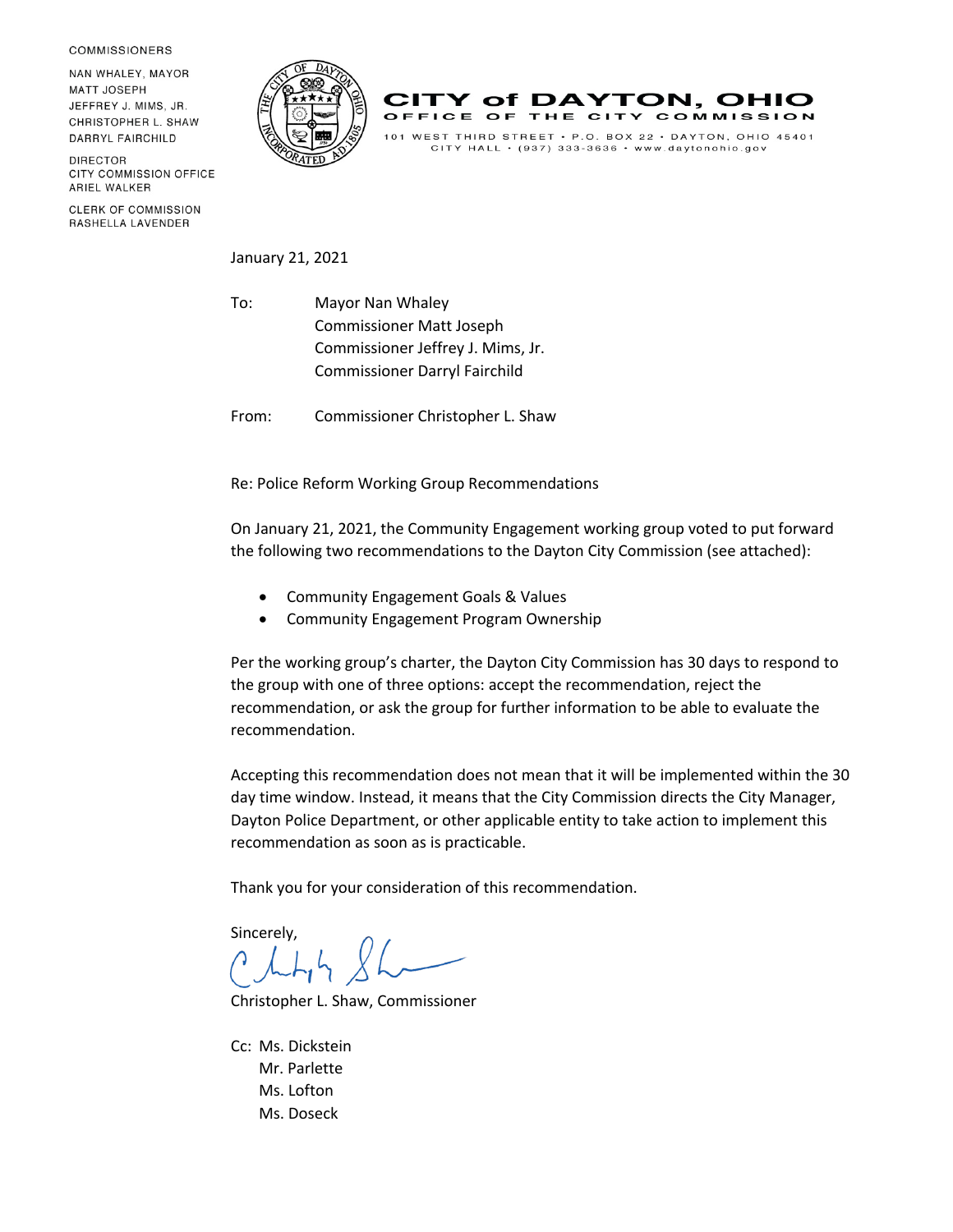Ms. Walker Chief Biehl Lt. Col. Carper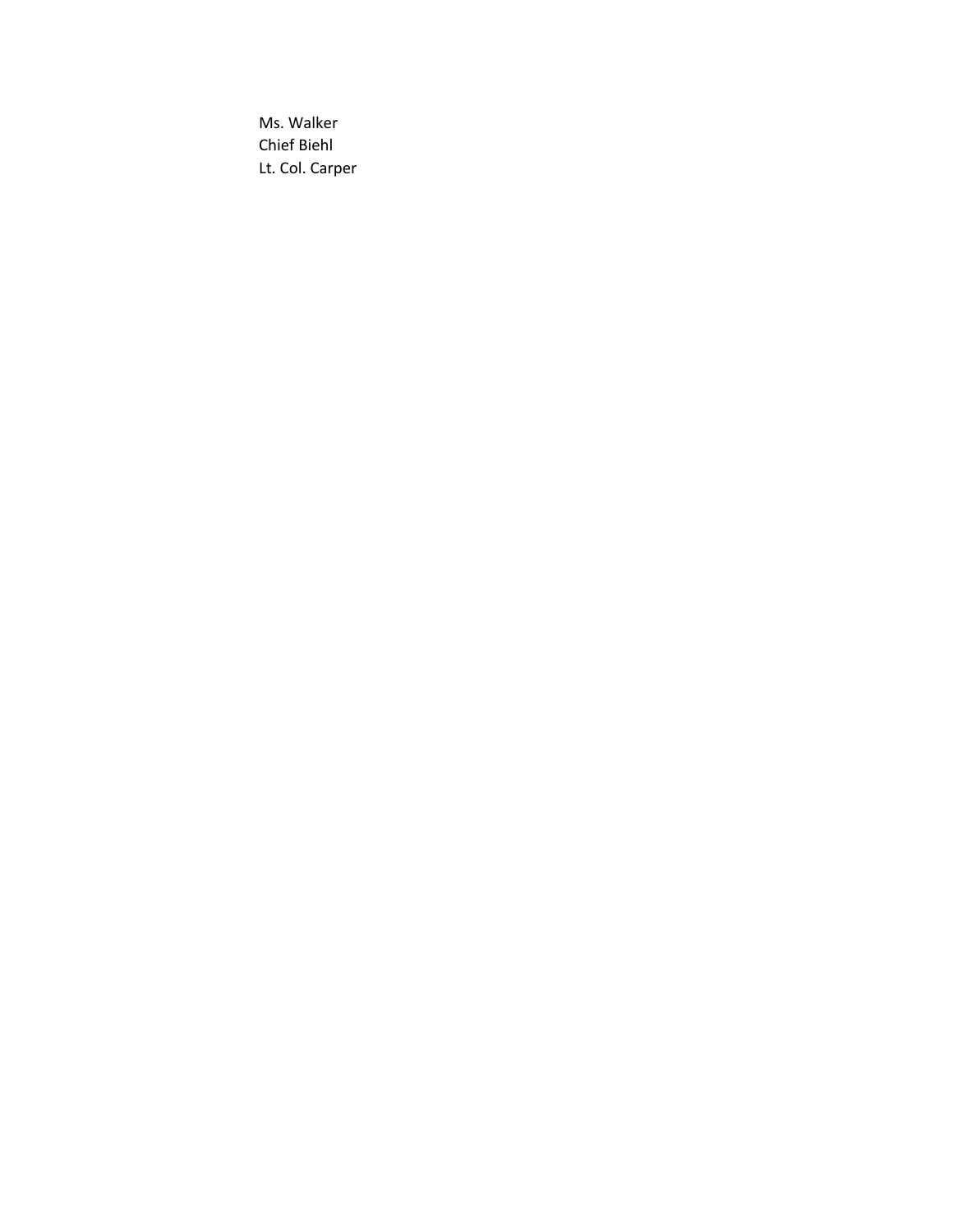## **Community Engagement Goals & Values**

The values of the Dayton Police Department as it relates to community engagement will be:

- **Respect**
	- o We will respect the cultures and histories of the neighborhoods and communities we work in.
	- $\circ$  We will treat all people equally and with dignity, without regard to actual perceived race, ethnicity, nationality, age, religion, gender identity/expression, sexual orientation, mental/physical disability, social economic status, or any other trait.
- **Partnership**
	- o We will proactively nurture relationships through training.
	- o We will empower all community members to take an active role in public safety and collaborate to develop solutions to community issues.

## • **Honesty**

o We will maintain authentic and honest communication with the communities we serve throughout our daily interactions.

## • **Responsibility & Accountability**

o We will have the courage to take responsibility for our actions and be held accountable to ourselves and others.